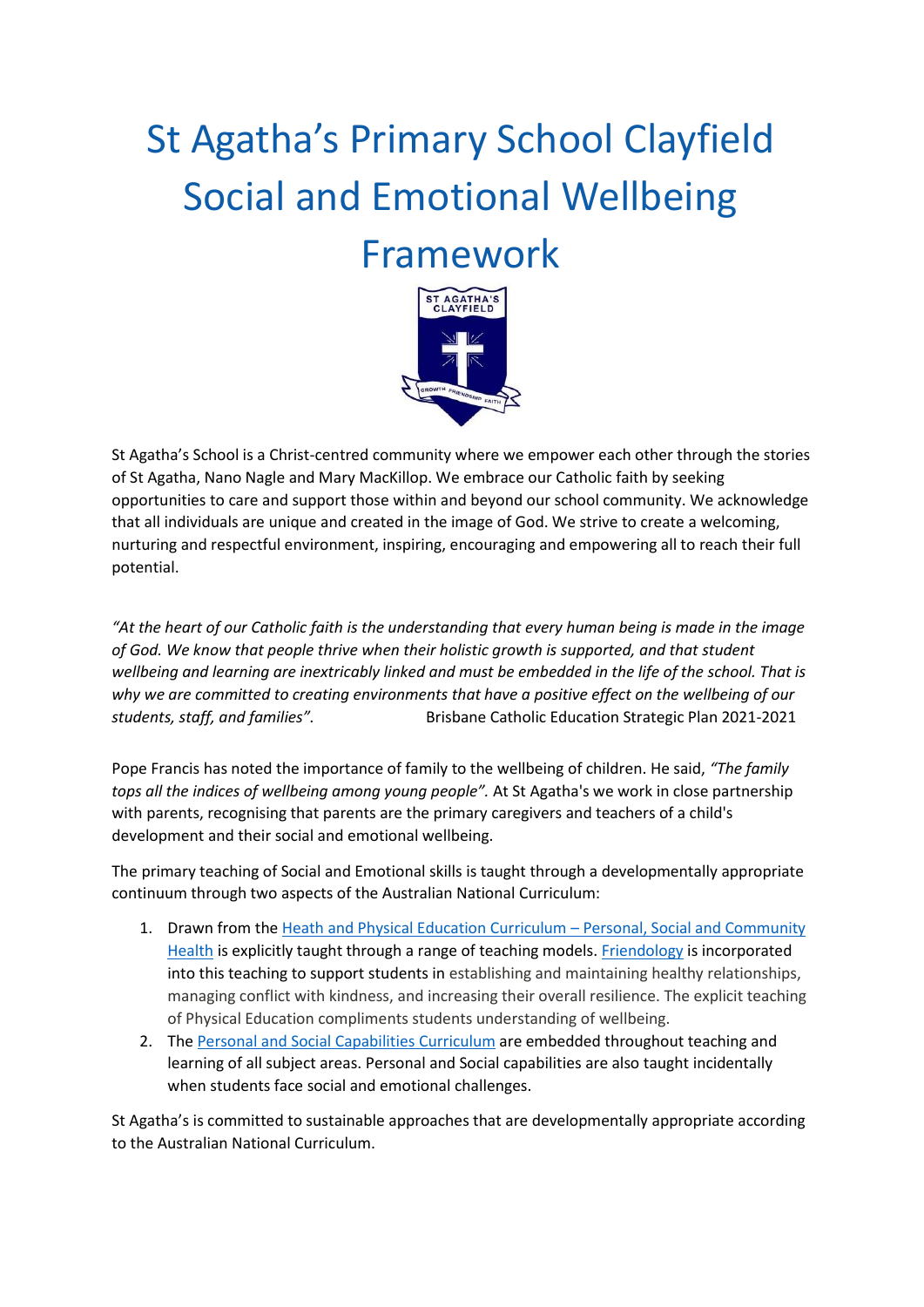Our Catholic Ethos and Values compliment the teaching of social and emotional teaching and learning. Our school demonstrates our values through:

- Use of [PB4L strategies and guidelines](http://www.stagathasclayfield.qld.edu.au/curriculum-and-students/Pages/Positive-Behaviour-for-Learning-(PB4L).aspx)
- A welcoming atmosphere (parent helpers, assemblies, P&F initiatives and whole school celebrations)
- Communication (newsletters, social media, Parent Portal, BCE Connect App, emails and parent info sessions)
- Organisations (P&F, School Board, Pastoral Care Parents)
- Safety Focused (Mandatory Student Protection Training for all staff and volunteers)
- Spiritual Formation and Rituals (Liturgy, prayer, meditation, social justice and graduation)
- Recognition (assembly, learner disposition and PB4L stickers, birthday certificates, attendance awards and student of the week)
- Celebrations and Special Events (Disco, Under 8's, National Day of Action Against Bullying, Celebration of Learning, Grandparents Day, Mother's Day, Father's Day, Catholic Education Week, Clayfield Cup)
- Year 4 and Year 6 Leadership Experiences (programs and Leadership Day)
- Social Gatherings (Year level Parent Social Gatherings, Play in the Park)
- Staff Celebrations and Acknowledgements (liturgies, celebrations and acknowledgements of significant events, babies, retirements)
- Social Justice, Action and Outreach (Caritas, Catholic Mission Soctober, SVDP)
- Lunchtime Opportunities: (Lego, Minecraft, Origami, Thinkers Club, Mini Vinnies, Enviro Club)
- Extra-Curricular Opportunities: Speech and Drama, Auskick, Brothers Club Connect, Choir, Go Sports, Tennis Chess)
- Connection with Parish through sacramental program and children's Mass.

| <b>Social and Emotional</b>     | <b>Working With Parents</b>   | <b>Helping Students with</b>  | Health and Wellbeing of       |
|---------------------------------|-------------------------------|-------------------------------|-------------------------------|
| Learning for Students           | and Carers                    | <b>Specific Social And</b>    | Workforce and                 |
|                                 |                               | <b>Emotional Needs</b>        | <b>Volunteers</b>             |
| Student Behaviour               | Team meetings with            | <b>Access to Guidance</b>     | <b>Weekly Vital Wellbeing</b> |
| Support Plan drawn from         | class teachers,               | Counsellor with               | <b>Staff Newsletter</b>       |
| positive Behaviour for          | parents, STIE, GC and a       | <b>Parental Consent</b>       |                               |
| Learning. Plan includes         | member of the                 |                               | Invitational Wellbeing        |
| how the school responds         | Leadership Team               | <b>Support Teacher</b>        | week celebrated with          |
| to bullying                     |                               | Inclusive Education to        | staff each term               |
|                                 | Parent Information            | support teachers              |                               |
| <b>Student Reflection forms</b> | <b>Sessions</b>               | Individual Learning           | Catering provided to          |
| to support restorative          |                               | Plans                         | staff at specific events      |
| conversations (PB4L)            | Guest Speakers E.g.           |                               |                               |
|                                 | Safe on Social                | <b>Guidance Counsellor to</b> | Dedicated Workplace           |
| <b>Alannah and Madeline</b>     |                               | support teachers with         | <b>Health and Safety</b>      |
| eSmart School                   | <b>School TV Subscription</b> | targeted social               | Officer working in            |
| Certification with a            |                               | emotional learning            | consultation with             |
| targeted commitment to          | Wellbeing resources           |                               | <b>Brisbane Catholic</b>      |
| building students eskills.      | provided through              | Student Support Team -        | <b>Education Staff.</b>       |
|                                 | newsletter, emails and        | referral system               |                               |
| St Agatha's School Rules        | <b>Parent Portal</b>          |                               |                               |
| of the Three Bees               |                               |                               |                               |